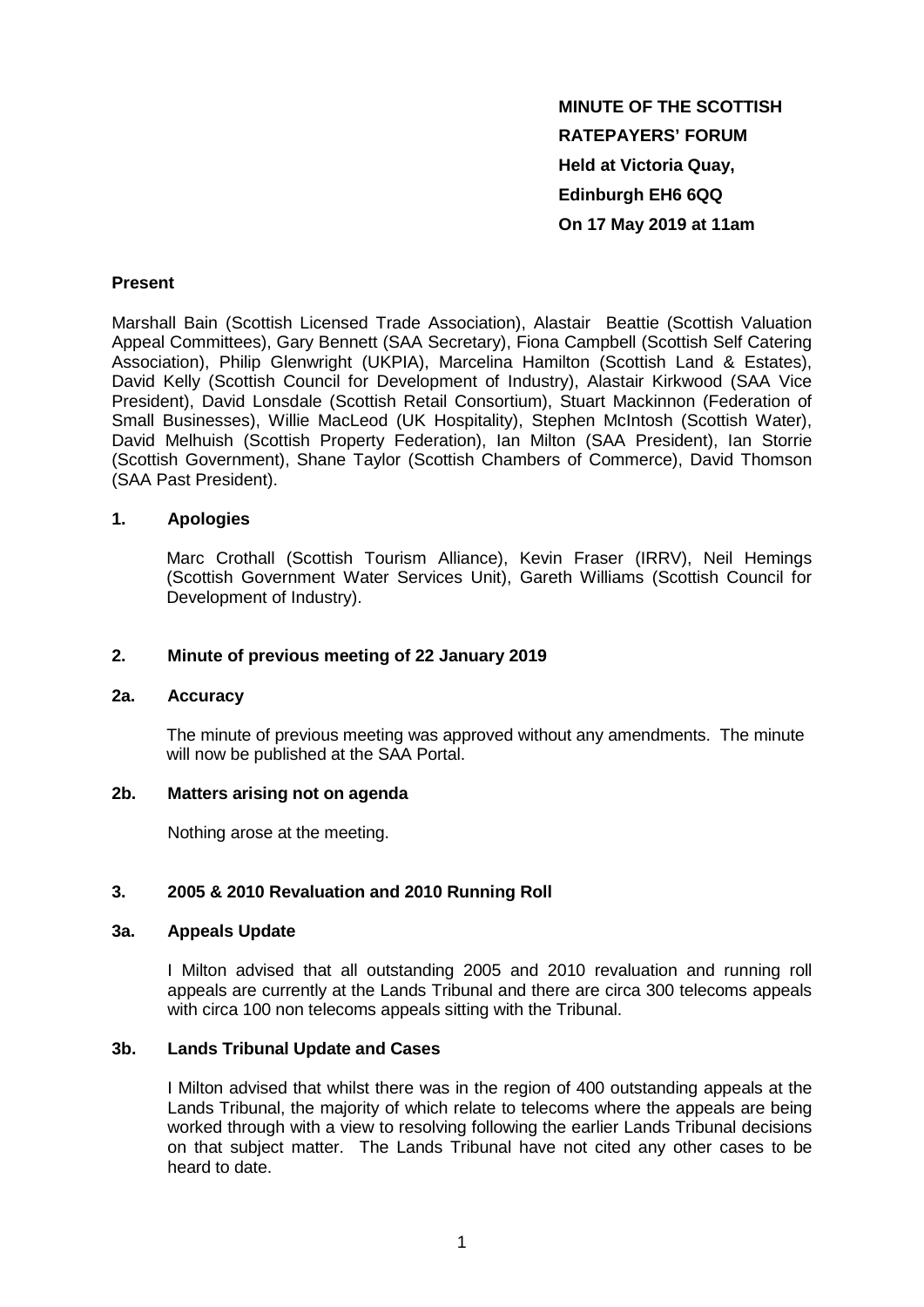# **3c. Lands Valuation Appeal Court Cases**

It was noted that the LVAC have now issued a further decision in the case of Assessor for Tayside v Old Faskally Farming Co Ltd & others, and again the judges have remitted the decision back to the Valuation Appeal Committee.

I Milton also made reference to the Supreme Court case decision, Telereal Trillium v Hewitt. The SAA members advised the meeting that whilst the Supreme Court decision is not a relevant decision in terms of Scottish rating legislation, decisions from that court are of course noted by the Scottish Assessors' Association.

# **4. 2017 Revaluation**

### **4a. Appeal Progress**

I Milton advised that as at 31 March 2019, of the 73,868 properties which had an appeal in connection with the 2017 Revaluation, some 36,242 have been disposed of with around 9,600 currently cited. He further advised that by early July it is anticipated that just over 60% of appeals will be resolved in connection with the 2017 revaluation and that by December 2019 circa 80% of the appeals should be resolved.

In response to a question from A Beattie in connection with what progress has been made with leading cases, SAA officials advised that work was progressing well with licensed subjects, healthcare subjects and also the education sector where SAA representatives and industry representatives were in advanced stage discussions. In respect of self-catering subjects, I Milton advised that progress was being made in the resolution of appeals with these subjects and in respect of whisky subjects I Milton advised that cost information still remains outstanding. A Kirkwood advised that in respect of shootings appeals good progress was also being made.

In response to a question about what happens if appeals are not resolved before the next revaluation, SAA members advised that the statutory disposal date for the 2017 Revaluation appeals is the end of December 2020 and that progress indicates that that target will be met. Previous revaluations tend to have some appeals outstanding when the next revaluation is under way, however, these are appeals which have been referred to the Lands Tribunal and generally the vast majority of appeals received at a revaluation are currently disposed of in good time for the next revaluation.

A Beattie raised the matter of a potential risk to the new Tribunal Service in respect of being able to attract members due to age profile and the current restriction for sitting on such bodies set at 70 years old and in that regard asked whether there is a possibility of a delay to the transition to the Tribunal Service to ensure that there are adequate members for the new appeals regime. I Storrie advised that there was no intended delay to the Tribunal service at this current time. A Beattie advised that, generally speaking, there were some difficulties in recruiting new members for Valuation Appeal Committees, however, it was noted that in Lanarkshire there has been some success in the recruitment of new members for the Valuation Appeal Panel for that area. I Storrie advised that it is still the intention that the new Tribunal Service will be in place for the 2022 Non-Domestic Revaluation.

In respect of other 2017 Revaluation matters, I Milton advised the meeting that a recent amendment to the Utilities Order has come in with effect from 1 April 2019 which means that solar generating installations will now follow the same practice as other generating types in that if there is more than one operator in a different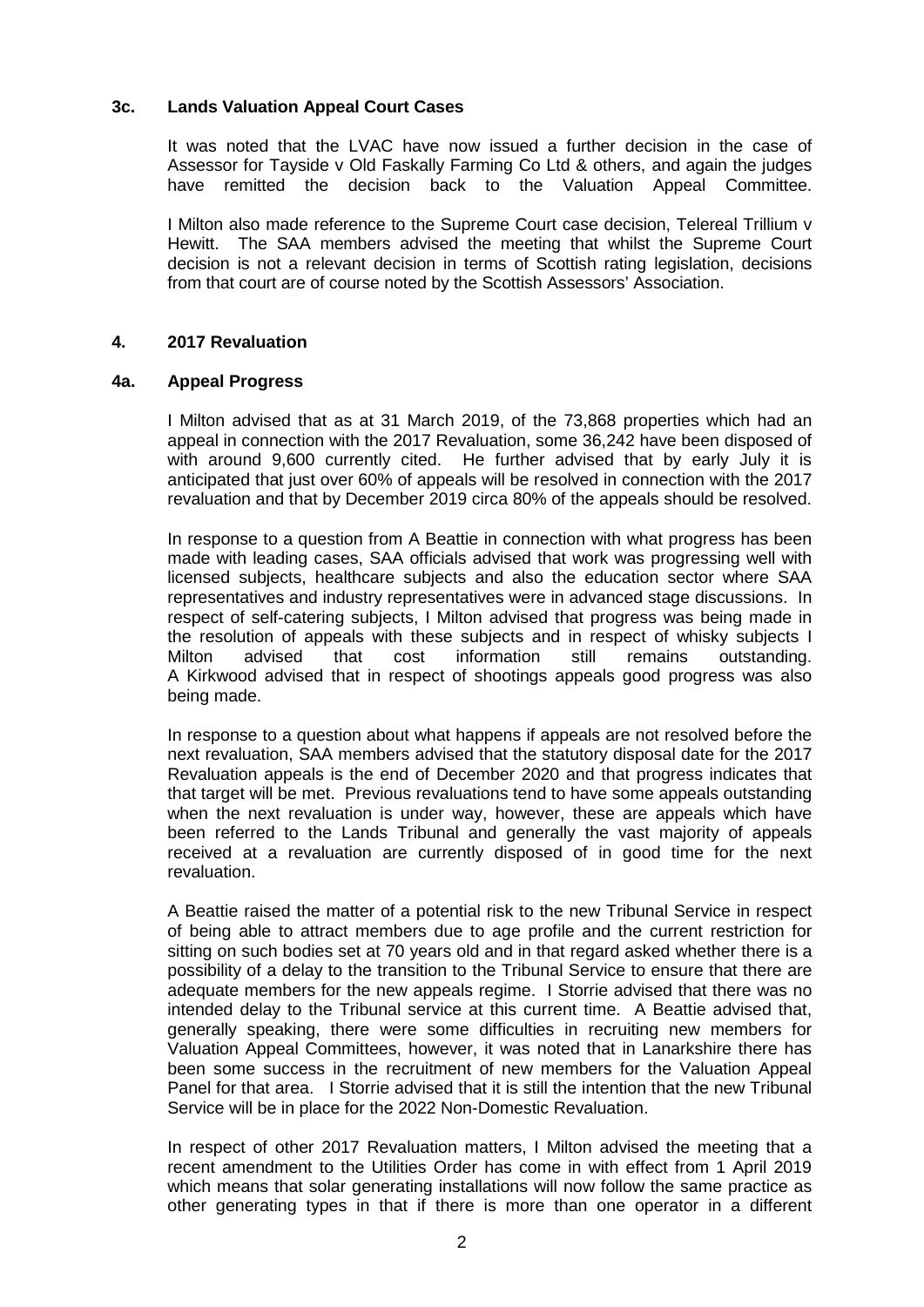valuation area they would be entered into the South Lanarkshire valuation roll. The Order also introduces updated wording in respect of biomass installations. In response to a question in respect of whether electric vehicle charging points would be rated, I Milton advised that it is likely to be the case that such lands and heritages would be entered in the valuation roll. Following on from that, other members raised the issue of the rateability of bottle deposit return vending machines. SAA officials advised that it would depend on the facts and circumstances but there is the possibility that the sites of such vending machines would be entered in the valuation roll. I Storrie advised that there has been dialogue within the Scottish Government and with stakeholders in respect of this particular scheme and that an implementation group was currently looking at it. M Bain advised that Zero Waste Scotland are involved in such a scheme for licensed premises also. W McLeod expressed the view that the collection of the returned bottles should be free of charge otherwise the scheme may not be implemented by the hospitality sector.

I Milton advised that 2 new practice notes had been made available at the SAA portal since the last SRF meeting; one relating to fixed line telecoms and rural broadband and another in relation to the valuation approach to ground and land entries. I Milton further advised that there are 106 practice notes now published at the portal.

## **4b. Scotvac Website**

It was noted that there are currently 15 VAC decisions on the Scotvac website and I Milton reminded the meeting that there was other useful information on the website, including links to hearing dates for Valuation Appeal Committees around the country.

# **5. Barclay Review of Non Domestic Rating**

### **5a. SAA Action Plan & Issues Log**

I Milton advised that the updated versions of both the SAA action plan and issues log are currently at the SAA portal. Two actions are outstanding in relation to the action plan. One relates to the provision of estimates for rateable values and I Milton advised that clarity was required by some Assessors in regard to indemnity in respect of that particular service. The other outstanding action relates to the provision of supporting information at revaluations which is currently under consideration with a view to providing information to improve ratepayer understanding of their values. The proposal is that such information will be provided at the SAA portal. In respect of the provision of information to assist ratepayers' understanding of their valuations, I Milton invited suggestions from the meeting with regards to what information could be provided, however, attendees expressed concern about potential confidentiality issues.

I Storrie advised that the Horticultural Trade Association had expressed concern over perceived inconsistency in the treatment of garden centre subjects across the country. No specific details were provided, however SAA officials gave an undertaking that the matter would be raised at the forthcoming Assessors' Committee meeting. I Storrie advised that he had invited the Horticultural Trade Association to join the Scottish Ratepayers' Forum. D Lonsdale advised that the Horticultural Trade Association was in fact a member of the Scottish Retail Consortium.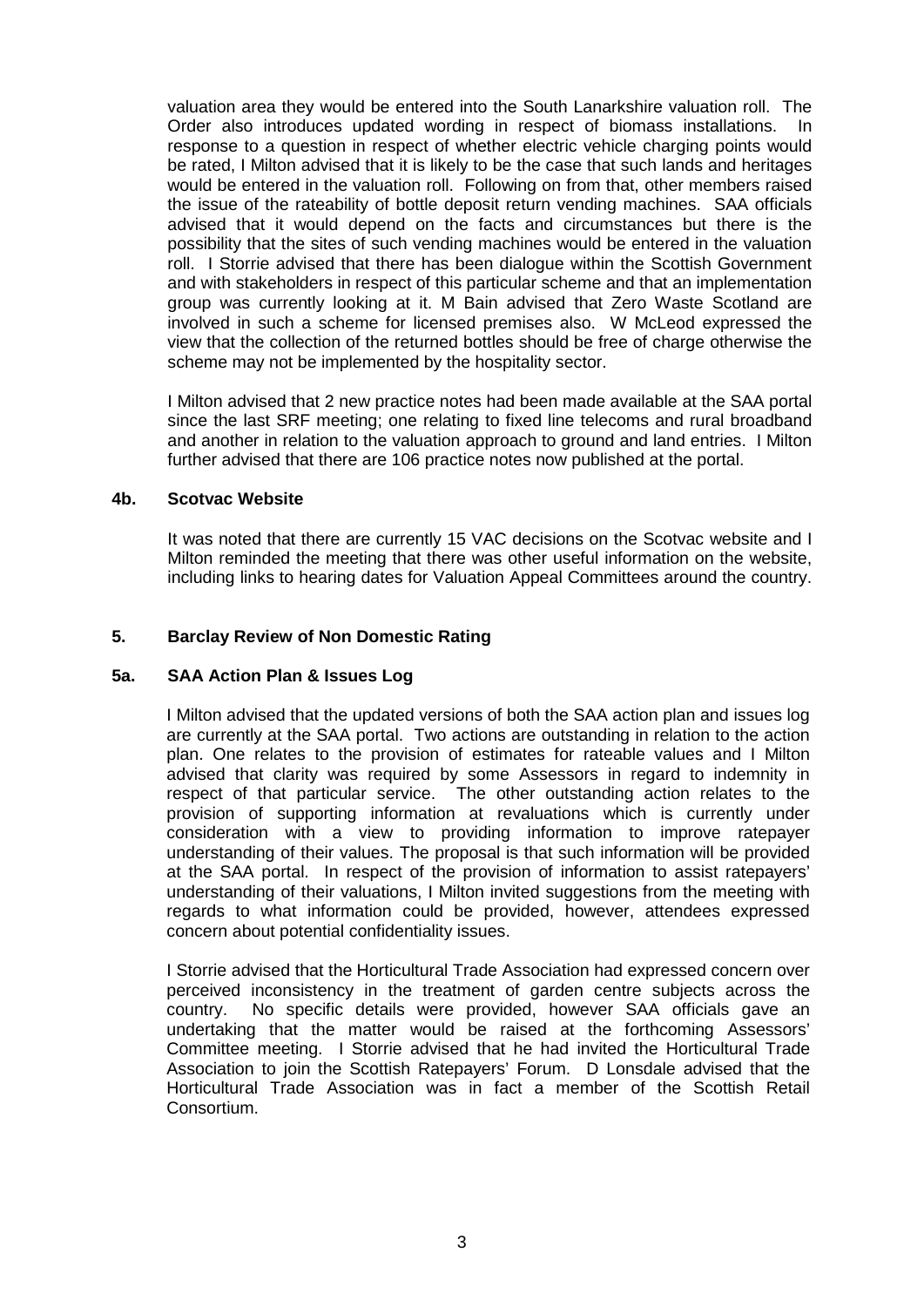# **5b. Barclay Implementation Advisory Group**

I Storrie advised that since the last meeting there have been some developments in respect of empty property relief whereby there is a proposal that this is devolved to local authorities. Therefore, local authorities may apply empty property relief or choose not to. If it is indeed devolved, the funding would stay with the local government body.

D Lonsdale asked I Storrie whether there was any further information on the proposed workplace parking levy and expressed the view that this is seen as double payment of tax as car spaces are included within rateable value assessments. I Storrie advised that there was no update on this.

D Lonsdale also asked if there were any proposals for Council Tax reform. I Storrie advised that he was not aware of any plans for a Council Tax revaluation.

I Storrie highlighted that the consultation on the NDR Bill was now launched and encouraged members to consider making responses. He further advised that the Local Government and Communities Committee will be sitting to hear evidence in respect of the Bill. Evidence sessions will begin soon consisting of COSLA, Solace and IRRV, and thereafter the Scottish Assessors' Association will be invited to attend. This is likely to be followed by a recess, with further bodies being invited to attend evidence sessions following the recess. The Bill deals with the Barclay Review recommendations and is the Scottish Government's response to the Review. I Storrie advised that most of the Review recommendations are being dealt with via primary legislation and thereafter there will be more detail contained within secondary legislation. It is anticipated that Stage 1 will be complete by 11 October 2019 with Stage 2 into November and Stage 3 January/February well ahead of the 2022 Revaluation tone date.

I Storrie advised that the Barclay Implementation Advisory Group's Appeals Subgroup continues to meet. Most of the detail in relation to the new appeals system will be dealt with via secondary legislation. He further advised that the NDR Bill covers business growth accelerator, three yearly revaluations, information gathering powers, the appeals system, parks commercial activity, and sports clubs relief amongst other matters.

In response to a question on plant and machinery, I Storrie advised that there is nothing in the Bill currently and it is anticipated that any changes to P&M regulations can be dealt with via secondary legislation. I Storrie also advised that levying penalties are covered and that the financial memorandum has been issued. Again I Storrie encouraged all attendees to make responses to the call for evidence on the Bill. I Storrie also advised that the Bill strengthened Assessors' information gathering powers. This is to encourage the return of information. SAA officials advised that the return of information and accurate information is key to the revaluation process. I Storrie advised that the deadline for making an appeal against a revaluation rateable value would be brought forward due to the revaluation changing from a 5 yearly process to 3 yearly. Concern was expressed about the adequacy of timelines to deal with appeals. I Storrie advised that he was hoping that there would be a behavioural change in respect of both the return of information process and to lodging appeals. It was confirmed by I Storrie that as it stands there are no plans for any civil penalties imposed by Assessors to be retained by Assessors.

In response to a question in respect of the Bill relating to the duty to inform local authorities of changes which may be considered to be onerous on ratepayers, I Storrie encouraged attendees to make a response to the Bill on any point which was